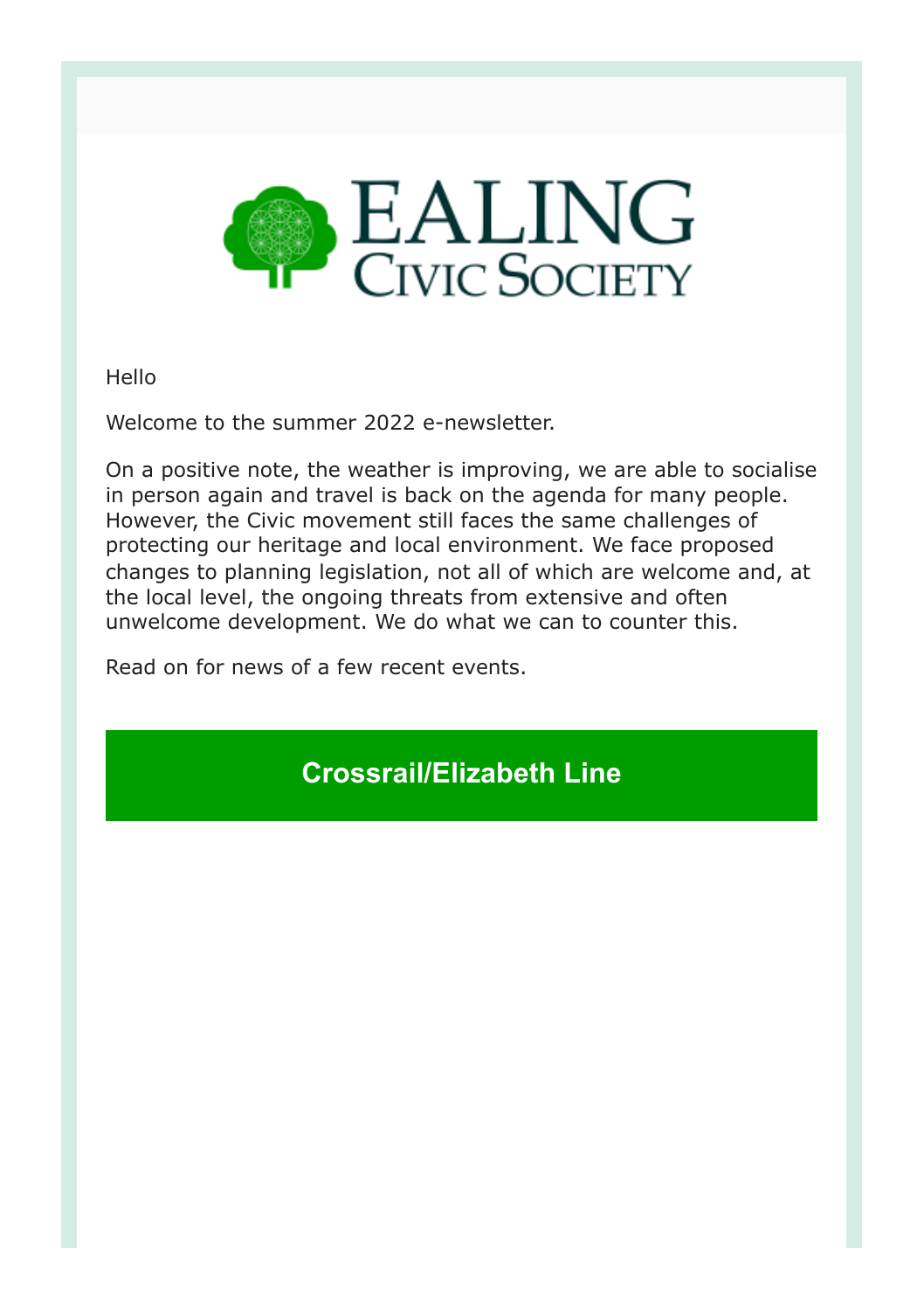

*Image credit Crossrail*

Crossrail finally opened as the Elizabeth Line in May 2022 only 3+ years late!

It was the culmination of a project first devised in principle shortly after the end of WWII. After several false starts and even a cancellation in the 1990s the final result was worth waiting for with some spectacular new stations, particularly in the central area.

Ealing Borough benefits from 5 new stations on the line ranging from Acton Main Line in the east to Southall in the west transforming their connectivity to central London. For example, it is possible to travel from Southall to Paddington in 20 minutes compared with nearly 40 minutes before the line opened. Currently to travel further east from Paddington on the Elizabeth Line it is necessary to change from the Mainline station to the new underground Elizabeth Line station. The direct service is expected to start in May 2023.

Ealing Broadway station itself has been improved with a striking new canopy and entrance approach. The design of the new entrance area was only achieved following a struggle with both TfL and the Council where the Society was greatly assisted by the intervention of our then President, the late Professor Sir Peter Hall.

One of Crossrail's leading architects, Harbinder Birdi of Hawkins\Brown Architects, will be giving a talk titled *The Architecture of Crossrail* at Pitzhanger Manor & Gallery on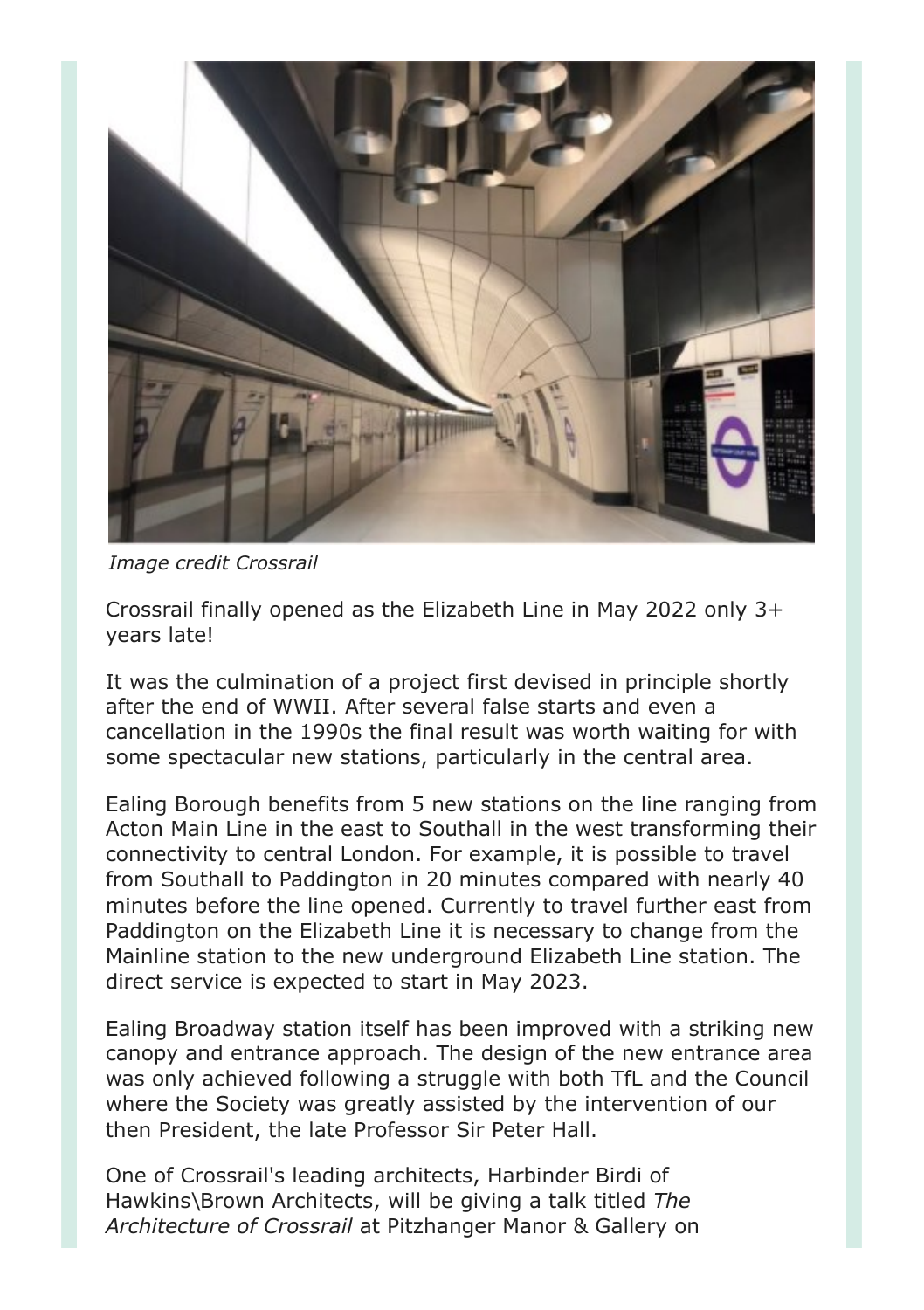Wednesday 20 July at 6.30 pm. 'The revolutionary new Elizabeth Line has cut journey times to Pitzhanger from across London, with western Crossrail stations including Ealing opening later this year. Hear about its philosophy and design and how the new stations are shaping regeneration in Ealing.' Book for this free event on the [Pitzhanger Manor & Gallery website](http://www.pitzhanger.org.uk/whatson/the-architecture-of-crossrail/).

## **Our 2022 Annual General Meeting**

This year we were very lucky to be able to hold our AGM in the wonderful Eating Room at Pitzhanger Manor. Unfortunately Ann Chapman, our Chairman, tested positive for Covid the day before, but her husband Patrick was the perfect substitute to deliver Ann's presentation of the Executive Committee's report for 2021-22.



*Image credit Philippa Dolphin*

Positive aspects included the return of live meetings; starting with a very successful awards ceremony with an award to the restored [Hanwell Statio](https://ealingcivicsociety.org/awards-plaques/awards/)[n, plus a talk on the](https://ealingcivicsociety.org/awards-plaques/plaques/) [Museum of Brand](https://museumofbrands.com/)[s; two new](https://ealingcivicsociety.org/awards-plaques/plaques/) plaques for Ercole Parlanti and Michael Flanders; a lovely Zoom based tribute to our late President, Corinne Templer; a fascinating public lecture on the history of the Great West Road, by James Marshall; and two guided walks which were offered as part of the Open House weekend and are now available on our [website](https://ealingcivicsociety.org/walks/).

Downsides of the year for us were the approval of the Manor Road tower block and the Perceval House scheme, plus the long running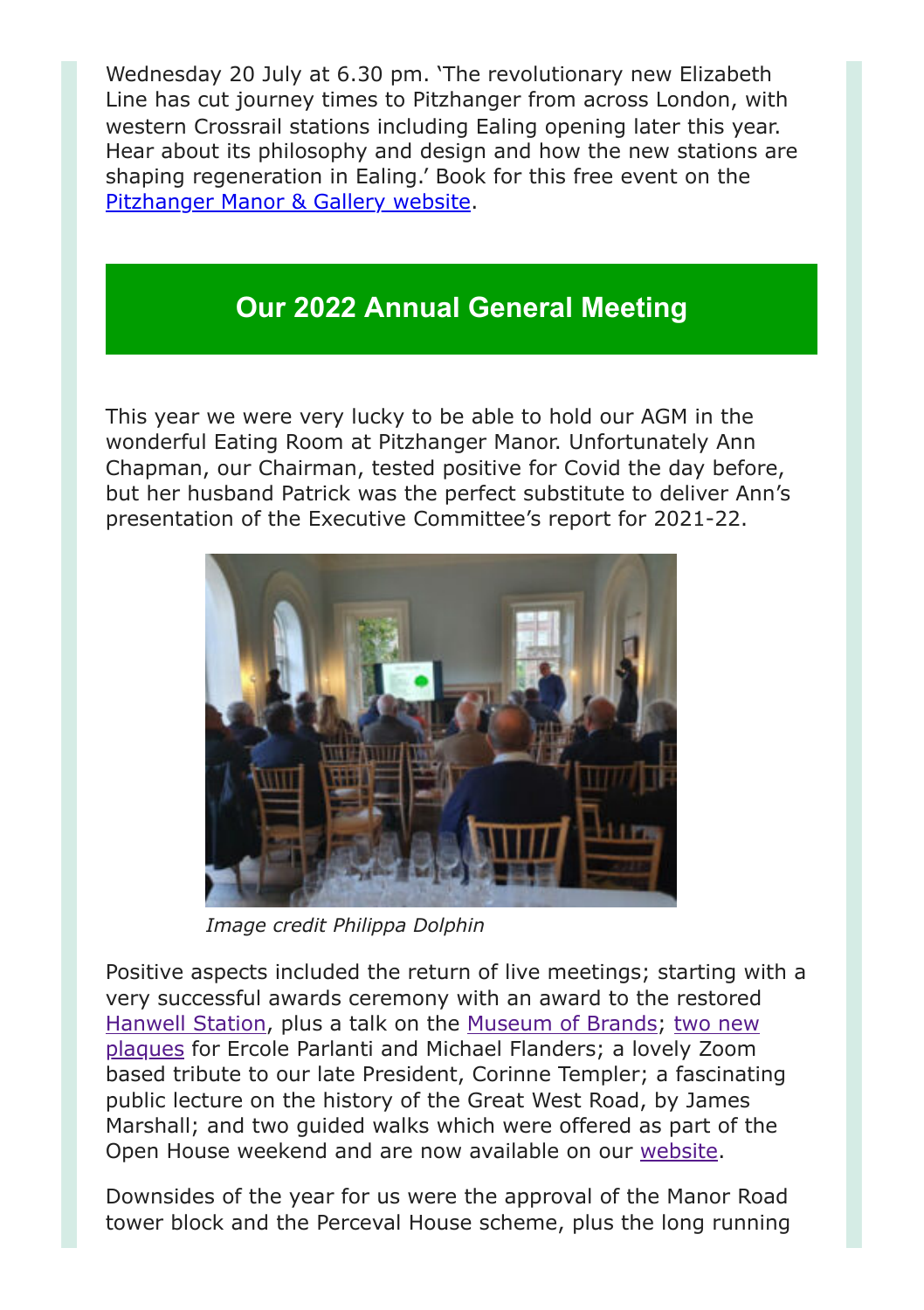saga of the threatened sale of the Victoria Hall to developers.

The Filmworks development is now opening up with new restaurants and bars applying for licences to sell alcohol. Patrick ended the report with a plea to anyone who would like to join the Committee to help us look at planning applications, licensing applications or to help in any other capacity to please contact Ann Chapman via [chair@ealingcivicsociety.org.](mailto:chair@ealingcivicsociety.org)

Josette Bishop, our Treasurer, then presented the accounts for the year ending 31 December 2021. Most of the Executive officers will remain, although Jo Winters, our very able Secretary, has stood down after 8 years of hard work. The 2022-3 Committee members are now listed on our [website.](https://ealingcivicsociety.org/contact/)

Clare Gough, Director of the Pitzhanger Manor & Gallery, was the main event of the evening. Sadly she was unable to make it in to the Manor but she got over this potential disaster by giving her talk via Zoom with her usual infectious enthusiasm. She described the painstaking restoration of the 1804 Manor which was completed in 2019. If you missed her talk you really should visit the current [exhibition S](https://www.pitzhanger.org.uk/whatson/rana-begum-dappled-light/)[oane Restore](https://www.pitzhanger.org.uk/whatson/soane-restored/)[d. You can also enjoy the lovely Rana](https://www.pitzhanger.org.uk/whatson/rana-begum-dappled-light/) Begum exhibition during your visit. After Clare's talk we were able to admire the house, which looks particularly stunning after dark. Our thanks go to Clare and her wonderful staff who stayed late to look after us.

## **Perceval House redevelopment**

The High Court has rejected an application by a member of Save Ealing's Centre (SEC), backed by a small team including an ECS committee member, for judicial review of the Council's decision to permit redevelopment of the Council Offices at Perceval House.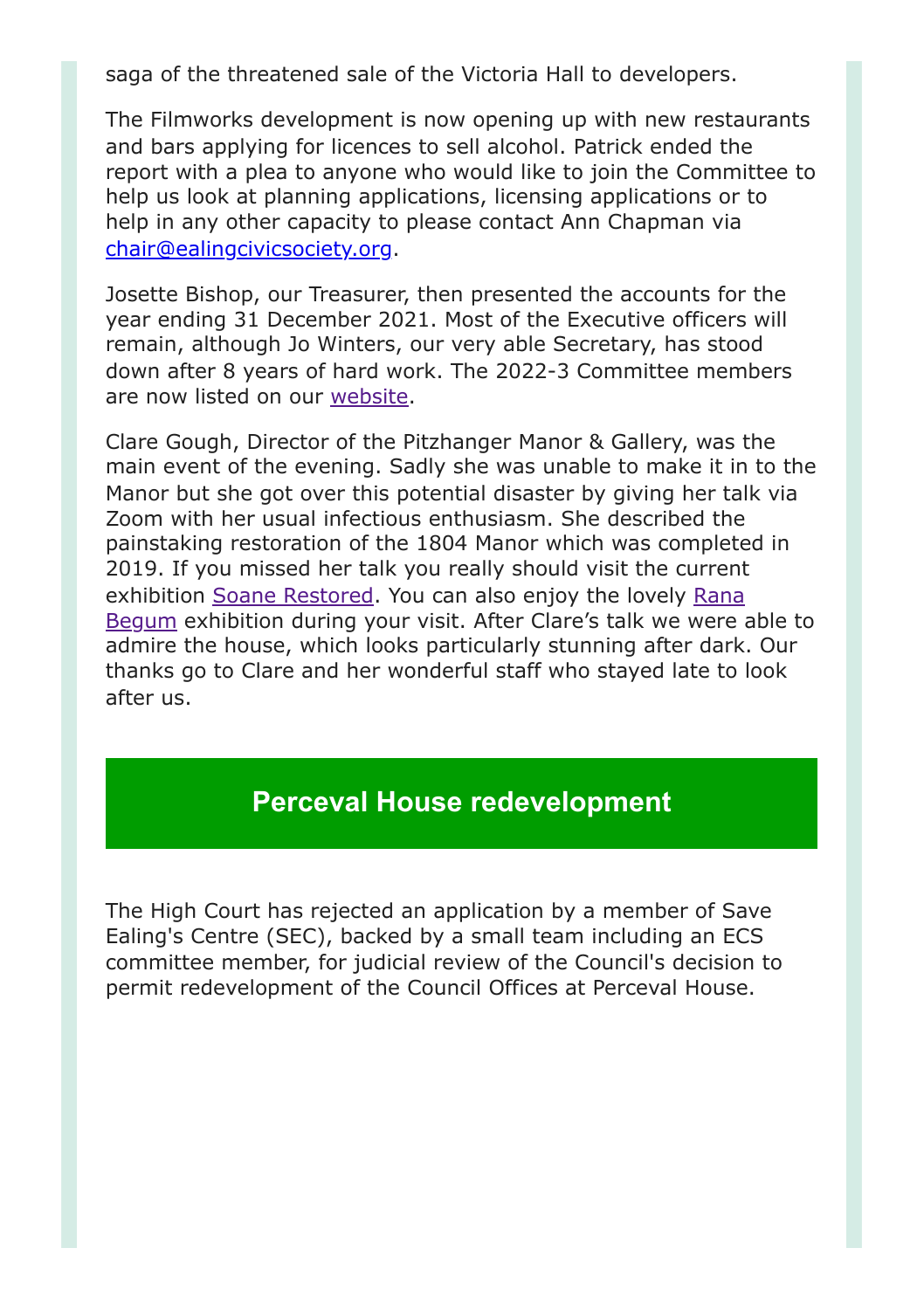

*Image credit* Patel Taylor Architects

This development has several tower blocks, the highest of which (20+ storeys) would loom over the residential buildings to the north as well as the Grade II listed Town Hall to the south. The SEC members (along with ourselves) argued that such high-rise development would contravene a number of the Council's own planning policies as well as those contained in the Central Ealing Neighbourhood Plan. Disappointingly, although the approved site plan in the CENP specifies that building heights on Longfield Avenue should be limited, the application for a review was turned down leaving SEC to pick up the legal bill which is likely to run into £tens of thousands.

This seems to be journey's end for any legal challenge to the development which sadly opens the way for similar high-rise developments elsewhere in Ealing Town Centre, not least in the soon-to-be redeveloped site opposite Ealing Broadway station. Initial outline proposals for this site indicate that the developers envisage another tower block around the same height as Villiers House above the station. We will keep you informed...

**Licensing applications**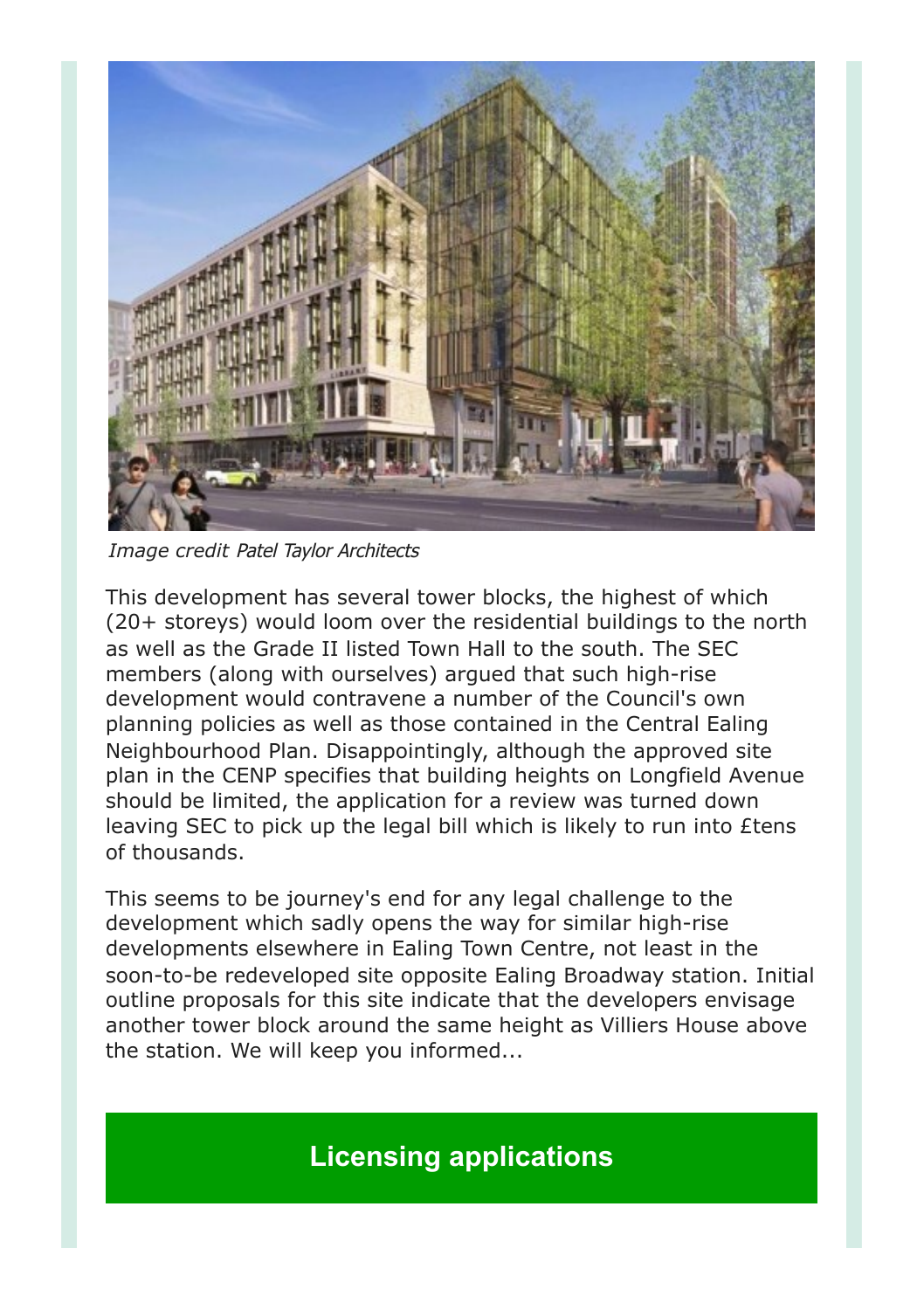Most of the recent licensing applications in Ealing town centre relate to the Filmworks development behind the retained façade of the former Empire cinema, with an arched entrance into Bond Street and flats facing on to Mattock Lane.



*View from Mattock Lane, credit Bob Gurd*

These applications confirm that every unit within the site, other than the cinema, which itself will have a licensed bar, will be a food establishment or bar. We have taken the opportunity to remind each applicant of the provisions of the Council's licensing policy - and also of their leases - to respect the interests of local residents living in the flats in the new development.

So far most of the applicants have complied with our requests to close any external areas at 10 pm and to serve alcohol within core hours.

The likely opening date for the new eight-screen Picturehouse cinema itself is unknown but latest estimates suggest that the earliest the screens will open will be early 2023.

In the meantime, the 'Ealing Project' is due to open later this year in the old Club Karma premises in the basement of the Ealing Broadway Centre (approached via the High Street entrance), with three new cinema screens, a café/bar and space for live music events.